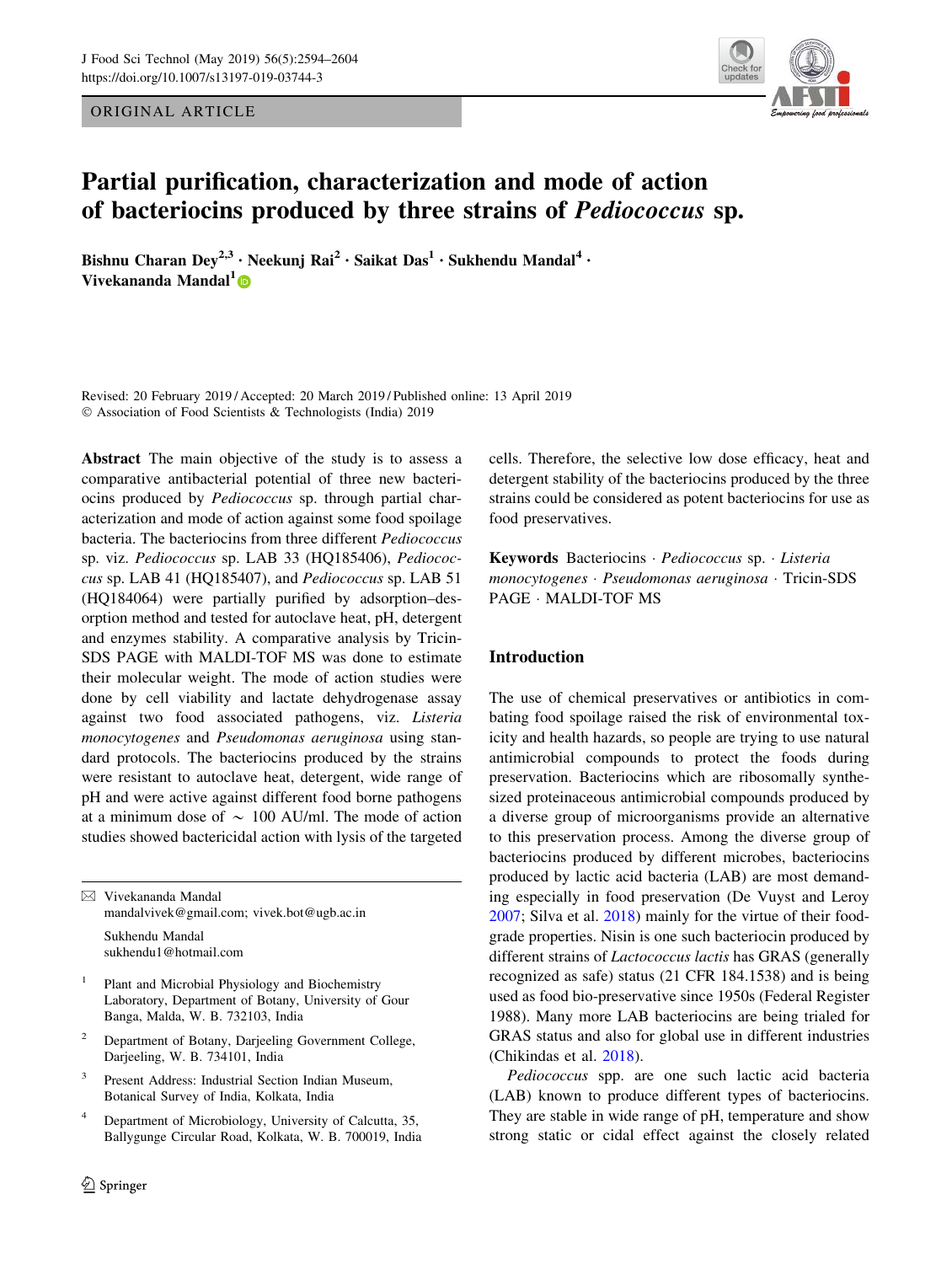bacteria (De Vuyst and Vandamme [1994;](#page-10-0) Daw and Falkiner [1996\)](#page-10-0). Pediococcal bacteriocins are generally cationic hydrophobic, or amphiphilic molecules composed of 12–60 amino acid residues and have large variations among the bacteriocin peptides, viz. in terms of length, amino acid sequence and composition, and antimicrobial activity (alone or in combination with other peptides). According to Klaenhammer's classification and Heng and Tagg they belong to the class IIa, i.e. small heat stable peptides  $(< 10$  kDa) that do not contain lanthionines (Klaenhammer [1988;](#page-10-0) Heng and Tagg [2006\)](#page-10-0).

For commercialization and effective use of bacteriocins in food preservation, the product should have unique properties and also the purification strategies should be less cost and time demanding. The most widely used method of purification is based on the ionization behaviour of the molecules in certain pH values. As the cell wall of most lactic acid bacteria are mildly negatively charged therefore at neutral pH due to cationic nature of the bacteriocin molecules tend to adhere on the cell wall and at strong acid pH ( $\sim$  1.2–2.3) in saline solution they get released from the cell wall due to change in ionization. This purification strategy is very much supportive in bacteriocin purification and does not involve any addition of harsh chemical for precipitation and isolation. The partially purified product can effectively be used in further molecular characterization like molecular weight, pH and thermal stability to determine their uniqueness and potential applications. Mass spectrometry has been adapted for the rapid detection and molecular characterization of pediocin, nisin, brochocins A and B, and enterocins A and B from culture supernatants (García-Cayuela et al. [2017\)](#page-10-0).

In the present communication the bacteriocins from three strains of Pediococcus sp. have been partially characterized and their potential antimicrobial spectrum and mode of action have been elucidated.

## Materials and methods

#### Chemicals, media and strains used in this study

Dithiothreitol, a-amylase, papain, proteinase K, RNase A and lysozyme, Coomassie brilliant blue R-250 were of AR grade and purchased from SRL, India; Tween 80, Citron X 100, 2-Mercaptoethanol, Hydrochloric acid, Sodium hydroxide, Sodium citrate, Sodium acetate, Dipotassium hydrogen phosphate, BSA, Phosphoric acid were of AR grade purchased from Merck, India. Lactobacillus MRS broth; Tryptone, glucose and yeast extract (TGE) were used as media constituents purchased from Hi Media, India; Gram stain kit, endospore staining kit, and carbohydrate fermentation, and biochemical tests kit were purchased from HiMedia, India; Genomic DNA purification kit was purchased from GeNei, India; dialysis kit (1 kDa cut off), primers, low MW markers, DNA ladder,  $\alpha$ -Cyano-4-hydroxycinnamic acid, HPLC water, acetonitrile and trifluoroacetic acid, were purchased from Sigma, USA. Enterococcus faecalis MB1, Leuconostoc mesenteroides Ly and Pediococcus acidilactici LAB 5 were kindly provided by Professor Narayan C. Mandal, Department of Botany, Visva-Bharati, India; Bacillus cereus MTCC 1272, Bacillus megaterium MTCC 1684, Listeria monocytogenes MTCC 657, Pantoea ananetis MTCC 2307, Pseudomonas aeruginosa MTCC 741, Salmonella typhimurium MTCC 98, Staphylococcus aureus MTCC 96, Staphylococcus epidermidis MTCC 3086, and Streptococcus mutans MTCC 890 were purchased from Microbial Type Culture Collection (MTCC), Chandigarh, India.

#### Isolation of bacteriocin producing strains

Different traditionally fermented foods like salami and sausage of chicken, mutton, and pork, which are prepared as cottage preparation without any addition of any preadded natural preservatives were procured from the local market and 1 g of the sample was added to lactobacillus MRS broth (Hi Media, India) and incubated at  $30^{\circ}$  C for 20 h. Dilution plates were prepared and white colonies were isolated randomly. Bacteriocin producing strains were selected on the basis of inhibition zone produced by the isolates in spot-on-lawn assay plates against E. faecalis Ly and L. mesenteroides MB1 which are the bacteriocin sensitive indicator strains following the method of Mandal et al. [2008](#page-10-0). The bacteriocinogenic isolates were pure cultured and used for further studies.

#### Characterization of the isolates

Characterization of the isolates was done on the basis of Gram stain, morphology, motility test, endospore staining, and carbohydrate fermentation profile, biochemical tests like catalase activity, NaCl tolerance, pH tolerance, and starch hydrolysis following the standard protocol (Mandal et al. [2011](#page-10-0)). The genomic DNA of the isolates were extracted by using bacterial genomic DNA purification kit (GeNei, India) and 16S rDNA gene was amplified using DNA amplification kit (GeNei, India) by Bio-Rad MJ-Mini Thermal cycler system for  $31$  cycles using  $27f$  ( $5'$ -AGAGTTTGATCMTGGCTCA) and 1525r (5'-AAG-GAGGTGWTCCARCC) primers (Sigma Aldrich, USA). The amplified products were evaluated in 1% agarose gel in 1  $\times$  TAE buffer (pH 8.0) (Sambrook and Russell [2001](#page-10-0)). The amplified products were sequenced from Chromous Biotech Pvt. Ltd, Bangalore. 16r DNA gene sequences of the isolates were BLAST searched (Program BLASTN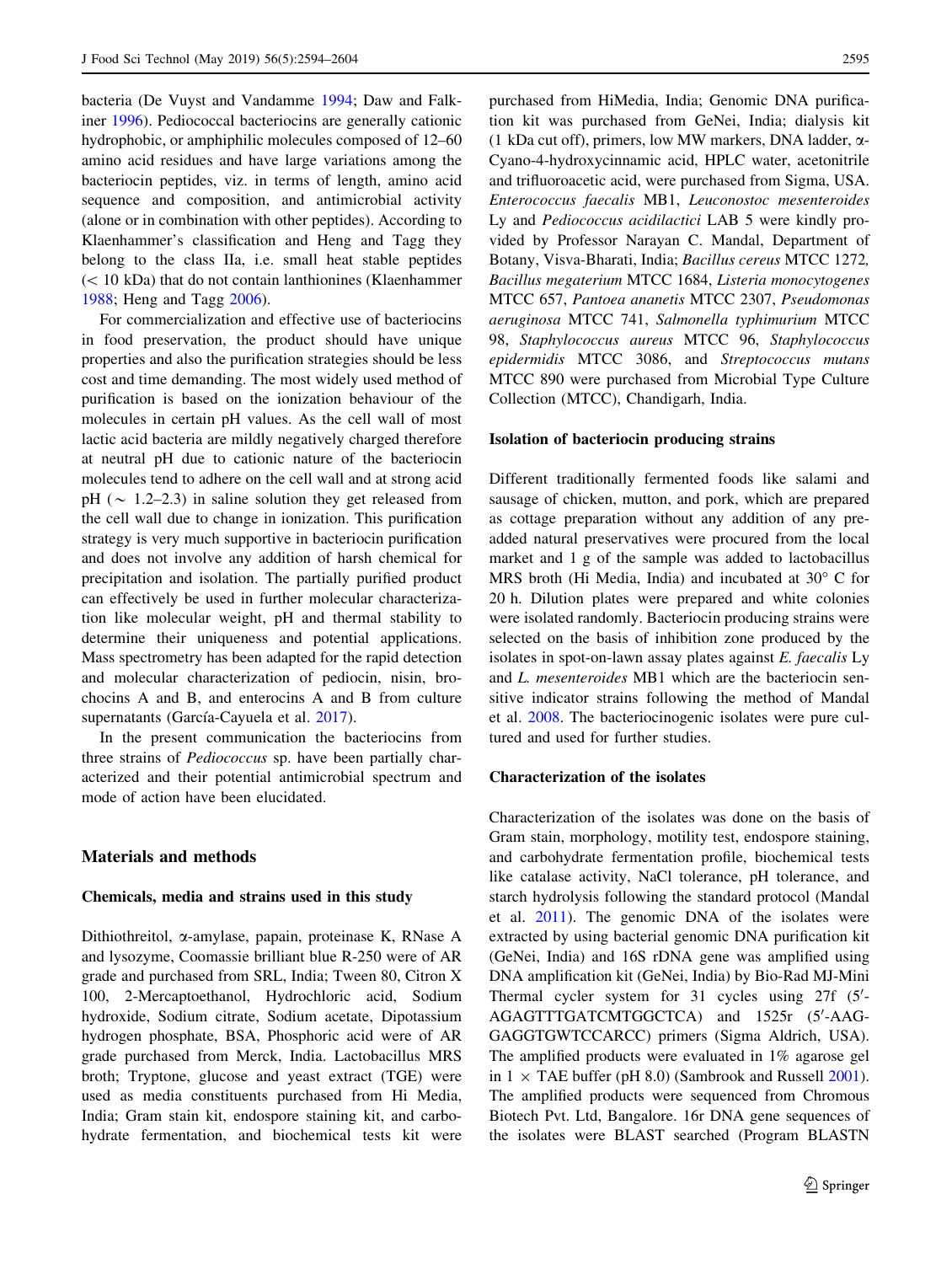$2.2.24$ +) for strain identity and submitted in the GenBank for accession number. Phylogenetic tree was constructed using Clustal W2 software (version 1.83) for assembly and alignment using neighbour-joining method using Escherichia coli (KP941759) as outer group (Saitou and Nei [1987\)](#page-10-0).

#### Production of bacteriocins

#### Bacteriocins quantification

Bacteriocin production was quantified by agar well diffusion method against the bacteriocin sensitive indicator strain, viz. E. faecalis MB1(Mandal et al.  $2008$ ). 30 µl of different dilution folds of heat killed cell free culture (CFC) aliquots of each of the three isolates were added to each well and were observed for clear zone of growth inhibition. The amount of bacteriocin production was calculated as arbitrary Activity Unit (AU). One AU is defined as the reciprocal of the highest serial two-fold dilution showing a clear zone of growth inhibition of the indicator strain (Mandal et al. [2008\)](#page-10-0).

# Selection of media, temperature, and pH for optimum growth and bacteriocin production and quantification

Different media like lactobacillus MRS, Tryptone-glucoseyeast extract (TGE), TGE amended with Tween 80 (0.05%,  $v/v$ ), TGE amended with Tween 80 (0.05%,  $v/v$ ) and buffer (containing sodium citrate, sodium acetate and dipotassium hydrogen phosphate, 0.2% each, w/v) broth were prepared following the methods of Mandal et al. [\(2008](#page-10-0)). Overnight grown active culture of the isolates were inoculated at 1% (v/v) and incubated at different temperatures like  $30^{\circ}$ ,  $37^{\circ}$ and  $45^{\circ}$  C for 24 h. Optimal pH for growth and bacteriocin production was determined in MRS broth by adjusting at different pH (pH 5.5–7.5, with 0.2 variations) with 1 (N) HCl and 1 (N) NaOH. Growth  $(O.D._{620nm})$  and final pH were measured. Bacteriocin production during growth was determined at 3 h intervals for 48 h at 37  $^{\circ}$ C. Bacteriocin production was quantified by agar well diffusion method as AU/ml against the two strains of L. monocytogenes MTCC 657 and Ps. aeruginosa MTCC 741 following the method of Mandal et al. ([2008\)](#page-10-0).

## Partial purification of bacteriocins by adsorption– desorption method

Partial purification of bacteriocins was done following the adsorption–desorption method (Yang et al. [1992;](#page-10-0) Tulini and De Martinis [2010\)](#page-10-0). For purification, the producer strains were grown as fed batch culture in MRS medium (pH 6.5) at 37  $\degree$ C for 24 h in a rotary shaker at 100 rpm. The cultures were heat-killed and then cooled to room temperature. pH of the culture aliquots were adjusted to 5.2–5.3 (for LAB-33, and LAB-51) and 5.5–5.6 (for LAB-41) by 10 (N) NaOH and incubated at 37  $\degree$ C for 6 h at a rotary shaker at 100 rpm to adsorb the bacteriocins to the producer cells. Cells were harvested by centrifugation at 10,000 rpm for 8 min at 4  $\degree$ C and washed twice with sterile 5 mM sodium-phosphate buffer of pH 5.3 and 5.6 for respective strains and then centrifuged at 10,000 rpm for 8 min at 4 °C. The pellets were resuspended in 100 mM NaCl buffer (pH 1.5), pH of which was adjusted with 5% phosphoric acid, and stirred for 2 h at  $4^{\circ}$ C. The cell free supernatant (CFS) was collected by centrifugation and dialyzed (Mol. Cut off 1.0 kDa) in a dialysis bag (Sigma, USA) and used as partially purified bacteriocins. The amount of proteins during every step of purification was done by Bradford method (Kruger [2002](#page-10-0)) using BSA as standard.

#### Characterization of bacteriocins

Stability of bacteriocin to different treatments like pH, temperature, detergents and enzymes

The partially purified bacteriocin was tested for sensitivity to different treatments like pH, temperature, detergents, viz. Citron X 100  $(2\%)$  and Tween 80  $(20\%)$ , and treatments with reducing agents like 2-mercaptoethanol (2 M) and dithiothreitol (1 gm/ml). The stability of the bacteriocins to pH and temperature was tested according to the protocol of Mandal et al. [\(2008](#page-10-0)). For the analyses of detergents and enzymes stability, each treatment solution and partially purified bacteriocin were mixed vigorously in 1:1 ratio ( $v/v$ ). Thereafter, 30  $\mu$ l of each mixture was loaded in wells of indicator lawn of Enterococcus faecalis MB1 in MRS agar plates and incubated for 24 h at 28  $^{\circ}$ C. The residual activity was measured as the diameter of inhibition zones (mm) against the indicator strains. To determine the stability in different enzymes like  $\alpha$ -amylase, papain, proteinase K, RNase A and lysozyme, 10 mg/ml of each enzyme was mixed with the partially purified bacteriocin as stated above, incubated at 37  $\mathrm{^{\circ}C}$  (for  $\alpha$ -amylase, Papain, RNase A and lysozyme) and  $50^{\circ}$ C (for proteinase K) for 30 min, then kept in boiled water to inactivate the enzyme and the assay was carried as described previously.

Detection of bacteriocins in glycine SDS-PAGE and in-gel assay, and determination of molecular weight in Tricin SDS-PAGE

The partially purified bacteriocins were concentrated in evacuee to 1/10th volume and separated through 15%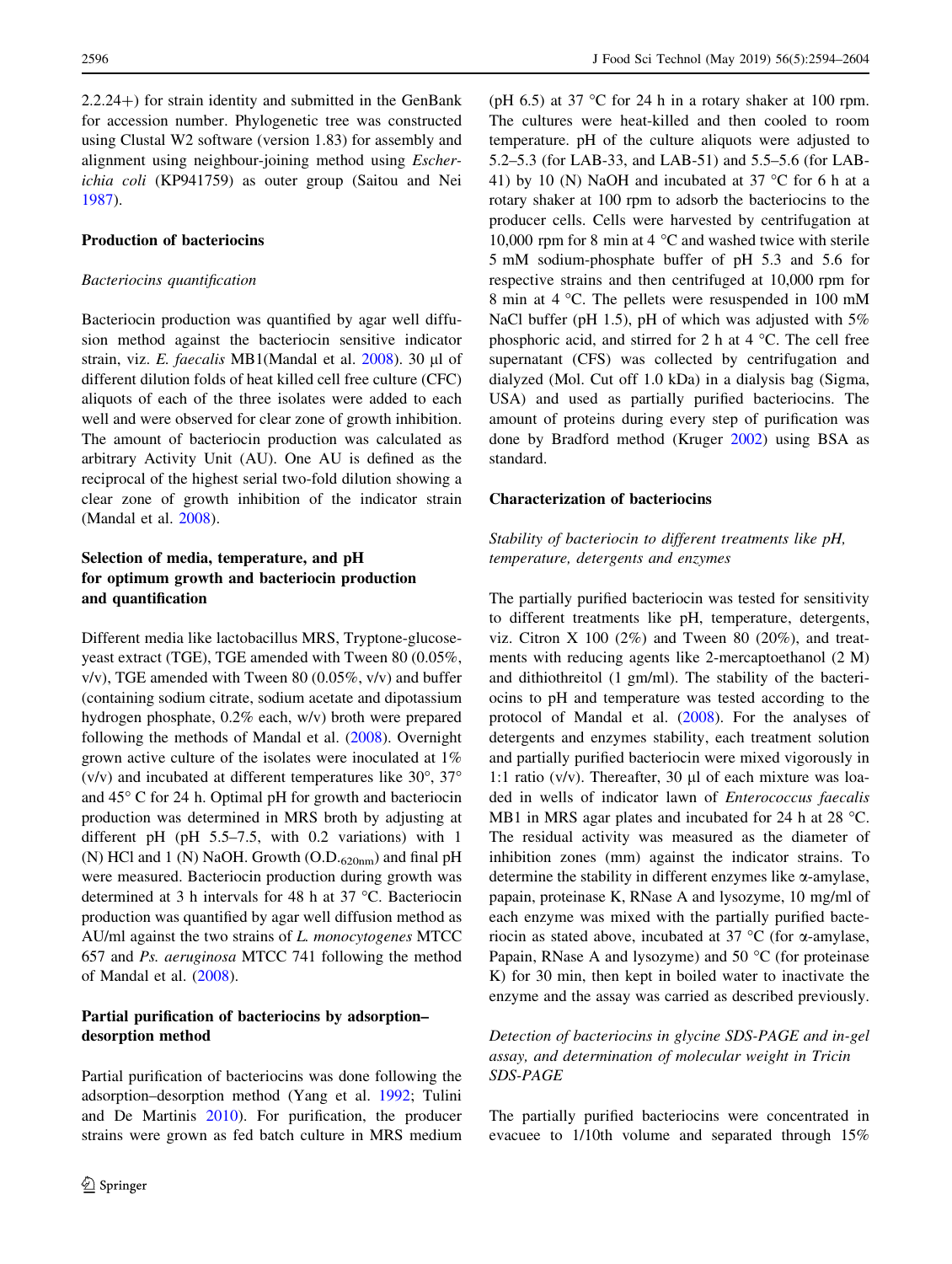separating gel and 5% stacking gel with acrylamide and bis-acrylamide ratio 30:1 under denaturing condition (Laemmli  $1970$ ). 20 µl of each of the partially purified bacteriocin was mixed in 4:1 ratio with denaturing sample buffer and loaded in a well. The BSA  $(100 \mu g/ml)$  was used as marker protein. Electrophoresis was done at 20 mA for first 15 min and then next 1 h at 25 mA. Thereafter, the gel was removed and stained with Coomassie brilliant blue R-250 and de-stained to visualize the bands and the relative mobility was compared with molecular standard (BSA, Mw 66 kDa). To assure the protein bands as bacteriocins in the SDS-PAGE, activity gel study was done. The gel was tested for antimicrobial activity after washing repeatedly for 24 h in sterile double distilled water containing 0.1% Tween 80 (Keren et al. [2004;](#page-10-0) Mandal et al. [2011\)](#page-10-0). The gel was then placed on a pre-poured MRS agar plate and overlaid with 10 ml melted MRS soft agar (0.6%, w/v) seeded with sensitive indicator L. monocytogenes MTCC 657. The plate was then incubated at 37  $\degree$ C for next 24 h and observed for zone of growth inhibition. This was then matched with the protein bands of the stained gel to confirm the bacteriocin bands.

To determination the molecular weight of the bacteriocins the partially purified bacteriocins were run in 15% separating gel (with acrylamide and bis-acrylamide ratio 30:1, v/v) and 5% stacking gel under denaturing condition in Tricin SDS-PAGE (Schägger and von Jagow [1987](#page-10-0)). 20 µl of each of the partially purified bacteriocin and loaded in a well. The ultra-low range marker (Sigma) was used as marker protein. Electrophoresis was done at 20 mA for first 15 min and then next 1 h at 25 mA. Thereafter, the gel was removed and stained with Coomassie brilliant blue R-250 and de-stained to visualize the bands. The molecular weight was determined by comparing the relative mobility of standard molecular marker. The Rf values were calculated and the approximate molecular weight of the peptides were calculated by drawing a straight line curve of anti-log of molecular weight versus the Rf values of the standard peptides. The molecular weights of unknown peptides were calculated from the standard curve.

# MALDI TOF–MS analysis of the partially purified bacteriocin

The exact molecular weight was determined by MALDI-TOF MS. For Mass spectrometry the partially purified bacteriocins was used following the standard procedure of MALDI-TOF MS analysis. This was done using a saturated matrix solution mixed with the analyte solution ( $\alpha$ -Cyano-4-hydroxycinnamic acid in 50:50  $H<sub>2</sub>O$ : acetonitrile with 0.1% trifluoroacetic acid, giving a matrix-to-sample ratio of about 5000:1. An aliquot (0.5–2.0 ml) was applied to the sample target and allowed to dry. The sample was analysed in a MALDI TOF–MS equipment (Model: Bruker Daltonics, Inc., Billerica, MA) using Daltonics flex Analysis software (Department of Biochemistry, University of Calcutta, Kolkata, W.B.)

#### Antimicrobial spectrum of the bacteriocins

Antimicrobial efficacy of the bacteriocins produced by the three strains was determined by spot-on-lawn method and confirmed by agar well diffusion method (Mandal et al. [2008](#page-10-0)) against a number of human pathogenic and foodspoilage bacteria as listed in Table [3.](#page-8-0) The bacteriocin sensitivity was determined by measuring the diameter (mm) of inhibition zone.

## Effect of bacteriocins on sensitive indicator bacteria

The bacteriocins effect on growth and viability was studied against L. monocytogenes MTCC 657 and Ps. aeruginosa MTCC 741. The treated and untreated cells were measured for lactate dehydrogenase (LDH) content (UV 1700, Shimadzu, Japan). For LDH activity study, one part of the indicator cell suspensions was sonicated by 100% amplitude, at 0.9 cycles for 5 min (Labsonic M, Sartorius, Germany) and the other part of the suspension was treated with bacteriocins and incubated at  $37^{\circ}$ C for 5 h. Cell free supernatants were collected at 1 h, 3 h and 5 h of incubation time and the amount of LDH released was measured following the method of Stockland and San Clemente [\(1968](#page-10-0)). The reaction mixture was prepared by sodium lactate (1 ml of 10 mM), NAD (150  $\mu$ l of 20 mM), Tris-HCl  $(1.75 \text{ ml of } 50 \text{ mM}, \text{pH } 7.5)$  and  $100 \text{ µl enzyme}$  (the CFSs were used as enzyme source). The reaction mixtures were incubated for 5 min and absorbance was measured at 340 nm. One unit of LDH was calculated as  $1 \mu M$  of NAD reduction per min.

## Results and discussion

#### Characterization of the strains

Under microscope LAB 33 showed paired cocci, while LAB 41 was in cluster and LAB 51 was in small chain (Figure not shown here). None of the isolates were motile. NaCl tolerance study showed that the isolates could resist up to 6.5% (wt/vol) of NaCl concentration which indicates that high salt concentration is detrimental for their growth. Furthermore, all three isolates could grow in acidic pH (4.5) as well as in alkaline pH (9.6). LAB 33 showed relatively higher growth at pH 7.0, LAB 41 showed relatively higher growth at pH 4.5 while LAB 51 showed higher growth between pH 4.5 and 7.0. At pH 9.6 all strains,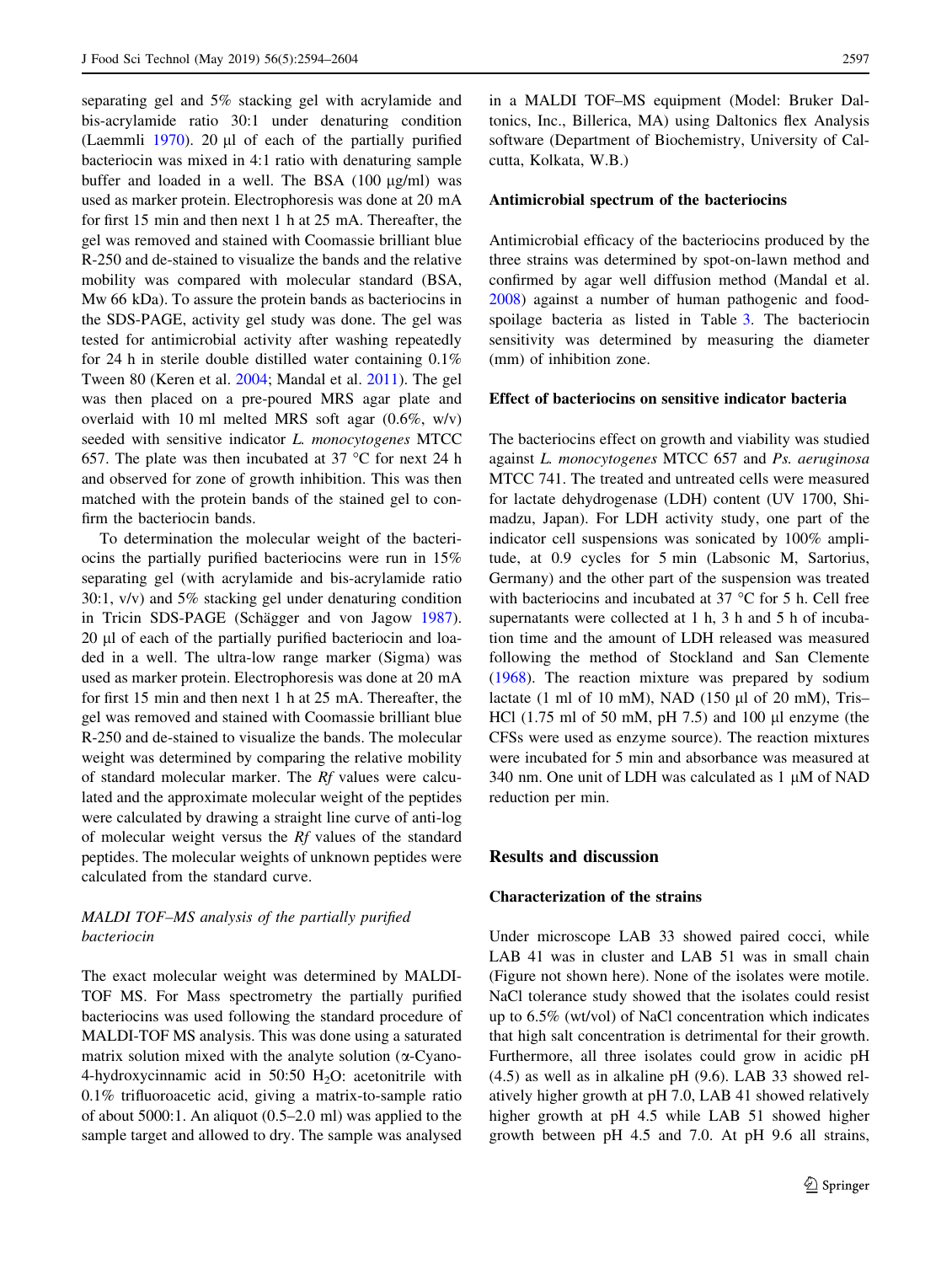however, showed relatively lesser growth than pH 7. The isolates were also able to grow in anaerobic condition. From these above observations it could be assumed that the isolates are different in their physio-biochemical properties and can be assigned as independent strain. The16S rDNA sequencing and subsequent BLAST search showed that all the isolates are the strains of Pediococcus acidilactici. The GenBank with accession numbers for the strains were as Pediococcus sp. LAB 33 (HQ185406), Pediococcus sp. LAB 41 (HQ185407), and Pediococcus sp. LAB 51 (HQ184064). Phylogenetic relation of the strains was shown in Fig. 1.

# Optimization of media, pH and temperature for growth and bacteriocin production by the strains during growth

The maximum bacteriocin production of 300 AU/ml for LAB 33, 475 AU/ml for LAB 41 and 425 AU/ml for LAB 51 were found at optimum pH of 6.5 in MRS medium at  $37^{\circ}$ C for 24 h. (Figure not shown here). In this medium bacteriocin production was started at early exponential phase and quickly maximized at late exponential phase.

Cell growth was also gradually maximized in this medium. There was very insignificant bacteriocin production as well as growth of all the isolates in other media like TGE, TGE amended with Tween 80 (0.05%, vol/vol), and TGE amended with Tween 80 (0.05%, vol/vol) and buffer in comparison to MRS medium. Though the strains of Pediococcus sp. were found to produce more bacteriocins in TGE amended with Tween 80 (0.05%, vol/vol) and buffer medium at 37 $\degree$ C but the present report was contradictory to the earlier observation of Mandal et al. [\(2008](#page-10-0)). Guerra and Pastrana ([2003\)](#page-10-0) reported that Lactococcus lactis subsp. lactis CECT 539 and Pediococcus acidilactici NRRL B-5627 were able to produce bacteriocins in whey buffered medium with an initial pH of 6.3 with different concentrations of buffering agent. The suitability of pH for better bacteriocins production in MRS was varied greatly among the strains. The LAB 33 strain produces maximum bacteriocin in the pH range of 6.5–7.3 and beyond this range the production was significantly less, LAB 41 strain produces maximum and equal amount of bacteriocin between pH range of 5.5–7.3 indicating its wide range of pH suitability for bacteriocin production, while the strain LAB 51 found to produce maximum bacteriocin in the pH range of



Fig. 1 Phylogenetic tree showing the relative position of the three strains as inferred by the neighbor-joining method of partial 16S rDNA sequences. References of the type strains used for comparison

are given, as well as the accession numbers for all 16S rDNA sequences (between brackets). E. coli was used as an out-group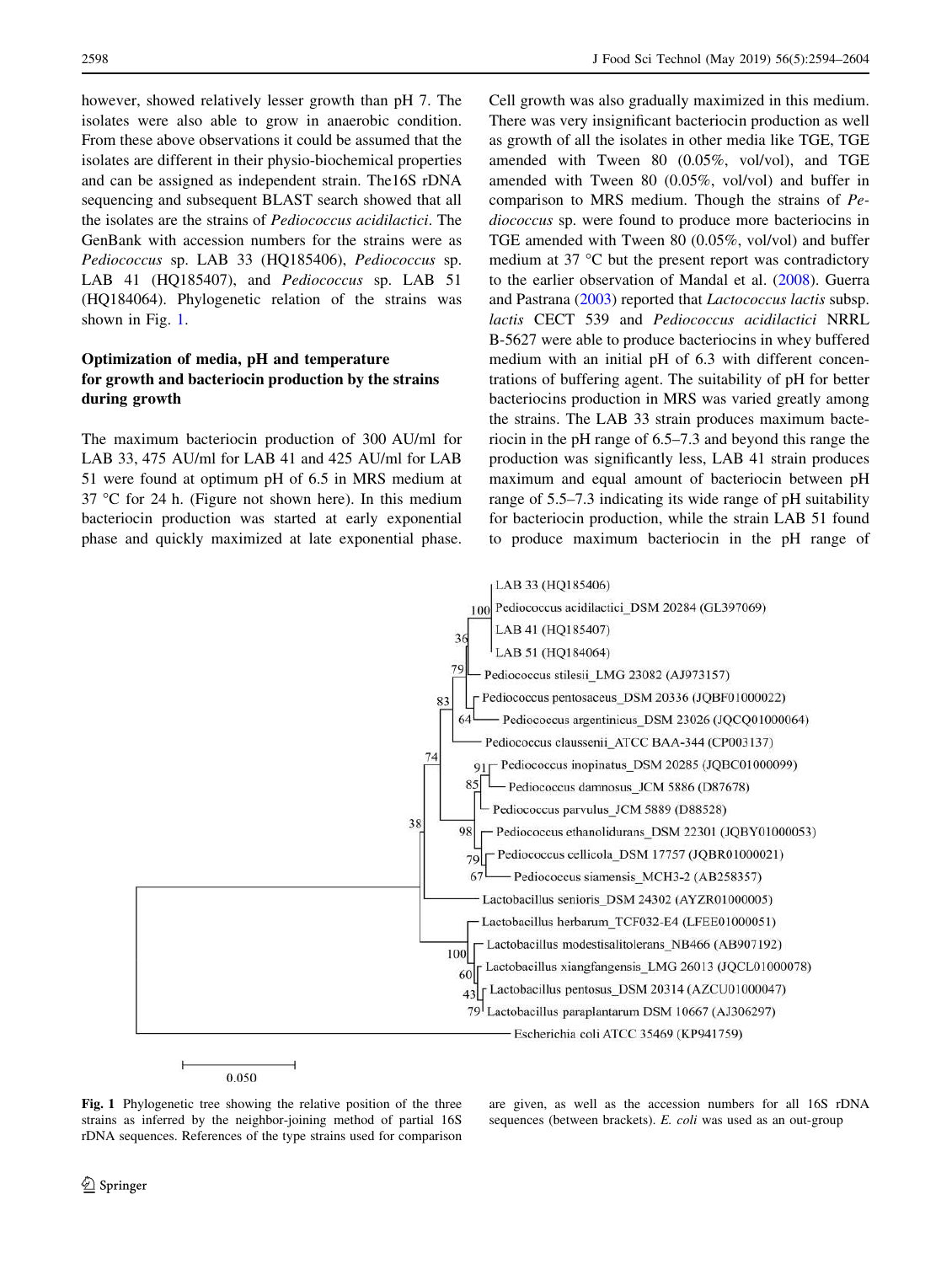5.7–6.7 (Figure not shown here). The production of bacteriocin by these strains showed primary metabolic kinetics, as evidenced by the higher bacteriocin production with the increase of cell density in the logarithmic phase of growth curve (Mandal et al. [2008](#page-10-0)). It was reported that both nisin and pediocin production were typified as primary metabolites in each culture (Mandal et al. [2008;](#page-10-0) Suda et al. [2017\)](#page-10-0). It is also observed that higher pH drop enhances both nisin and pediocin production by Lactococcus lactis and Pediococcus acidilactici, respectively (van Niel and Hahn-Hägerdal [1999\)](#page-10-0). Many lactic acid bacteria viz., Lactococcus lactis, Lactobacillus sakei and Carnobacterium piscicola produce class I and class II bacteriocin, respectively, in a cell density dependent manner. It was promoted by auto-induction of extracellular pheromone like peptides by a quorum sensing mechanism (Kleerebezem et al. [1997](#page-10-0); Diep et al. [2000;](#page-10-0) 2003). The amount of free bacteriocin in the medium was found to decrease with prolonged incubation time (Figure not shown here). This might be due to self-proteolytic enzymes which were synthesized in greater amount in the late stationary phase as reported earlier (Ikram-ul-Haq and Mukhtar [2006](#page-10-0); Mandal et al. [2008\)](#page-10-0).

## Partial purification of bacteriocins by adsorption– desorption method

The bacteriocins produced by these strains showed maximum adsorption on to the cells at pH in between 5.1 and 5.3 (LAB 33, and LAB 51) and pH 5.5 and 5.7 (for LAB 41) and desorption at pH between 1.5 and 1.8. Many bacteriocin producer strains, Pediococcus, Lactobacillus, Lactococcus, and Leuconostoc, are known to adsorp bacteriocin molecules by their own cells (Yang et al. [1992](#page-10-0); Tulini and De Martinis [2010\)](#page-10-0). The desorption of bacteriocins is also influenced by some non-ionic detergents like Tween 80. Partial purification of the bacteriocins following the adsorption–desorption method showed 5 times, 2.5 times and 9 times of bacteriocin recovery from the strains LAB 33, LAB 41 and LAB 51, respectively, which was equivalent to 900 AU/ml, as compared to the initial heatkilled culture aliquot activity of 100 AU/ml against L. monocytogenes.

## Characterization of the bacteriocins

#### Chemical stability of bacteriocins to different treatments

Chemical stability of the bacteriocins was tested to different treatments like pH, temperatures, detergents, and enzymes showed that the bacteriocins were stable to a wide range of acidic pH  $(2–7.3)$  as well as in the high alkaline (pH 11.0) condition as shown in the Table [1](#page-6-0) (Figure not shown here). The loss of bacteriocin activity at alkaline pH (i.e. pH 12) might be due to alkali lysis of the bacteriocin molecules as observed for nisin (Gough et al. [2017](#page-10-0)) and pediocin AcH (Bhunia et al. [1991;](#page-10-0) Mandal et al. [2008](#page-10-0)). The bacteriocins were resistant to the high temperature treatments (viz., 100  $\degree$ C, 121  $\degree$ C for 20 min) and produced the inhibition zone of the same diameter as untreated one (Table [1\)](#page-6-0). However, bacteriocin of LAB 33 showed lower stability when treated at [1](#page-6-0)21 °C for 20 min (Table 1). Functional impairment of bacteriocins in reducing agent like b-mercaptoethanol and dithiothreitol indicates that the bacteriocin molecules might have essential cystine disulphide bridge(s). The sensitivity to Proteinase K of all the three bacteriocins indicates their absolute proteinaceous nature.

#### Molecular characterization of the bacteriocins

1. Detection bacteriocins in glycine SDS-PAGE and ingel assay

From Rf values comparison with standard protein (BSA, 66 kDa) it assumed that the molecular weight of partially purified bacteriocins was much lower than 66 kDa and they might be near to 5–10 kDa as evidenced in Glycine-SDS PAGE (Figure not shown here). The peptides produced prominent inhibition zones in the activity gel against L. monocytogenes MTCC 657 (Figure not shown here) indicating that the Coomassie Brilliant Blue R-250 stained bands in the gel were bacteriocins and that are stable in SDS and electrical field applications and in their peptide form.

2. Determination of molecular weight in Tricin SDS-PAGE

The Tricine SDS-PAGE analysis of the partially purified bacteriocin showed presence of two to three bands in each lane. From Rf values comparison with standard molecular weight marker indicate that the partially purified bacteriocins of LAB 51 contains 03 bands with approximate molecular weight of 4265.79, 4466.83 and 7585.77 Da; of LAB 41 contains 03 bands with MW of 10,592.537, 6210.00 and 3480.00 Da; and of LAB 33 contains one band with MW of 4466.83 Da as shown in the Fig. [2](#page-7-0)a, b and Table [2](#page-8-0).

3. MALDI TOF–MS analysis of the partially purified bacteriocin

The partially purified bacteriocins of LAB 51 showed four major peaks at 4648.483 Da, 5625.950 Da, 6535.623 Da and 7869.389 Da as shown in Fig. [2](#page-7-0)c. It is very much surprising to note that our Rf values comparison with the peaks of MALDI TOF–MS were approximately same. Though the recent discovery of MALDI TOF–MS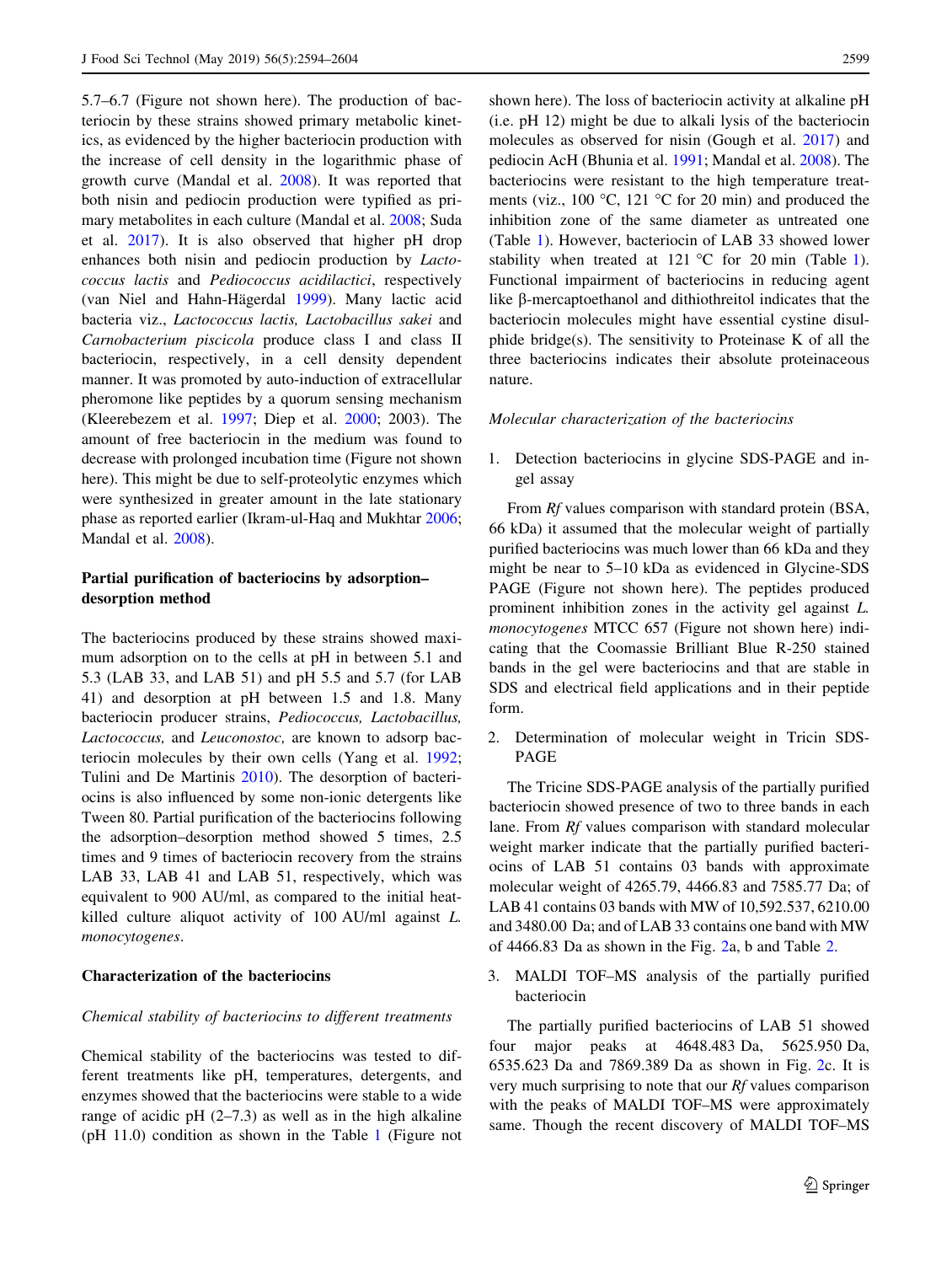<span id="page-6-0"></span>Table 1 Stability of bacteriocins to different detergents, pH, temperature, and enzymes

| LAB 33           |              | LAB 41           |              | LAB 51           |              |
|------------------|--------------|------------------|--------------|------------------|--------------|
|                  |              |                  |              |                  |              |
| $\boldsymbol{0}$ |              | $\boldsymbol{0}$ |              | $\boldsymbol{0}$ |              |
| $\Omega$         |              | $\mathbf{0}$     |              | $\mathbf{0}$     |              |
|                  |              |                  |              |                  |              |
| $12 \pm 0.60$    |              | $10.5 \pm 0.53$  |              | $10 \pm 0.50$    |              |
| $10 \pm 0.50$    |              | $10 \pm 0.50$    |              | $11 \pm 0.55$    |              |
|                  |              |                  |              |                  |              |
| $12 \pm 0.60$    |              | $13 \pm 0.65$    |              | $13 \pm 0.65$    |              |
| $12 \pm 0.60$    |              | $13 \pm 0.65$    |              | $13 \pm 0.65$    |              |
| $11 \pm 0.55$    |              | $12 \pm 0.60$    |              | $12.5 \pm 0.63$  |              |
| $10.5 \pm 0.53$  |              | $11 \pm 0.55$    |              | $12 \pm 0.60$    |              |
| UB               | B            | UB               | B            | UB               | B            |
| $^{+}$           | $^{+}$       | $^{+}$           | $^{+}$       | $^{+}$           | $^{+}$       |
| $+$              | $+$          | $^{+}$           | $^{+}$       | $+$              | $^{+}$       |
| $++$             | $++$         | $+$              | $+$          | $++$             | $^{+}$       |
| $++$             | $++$         | $^{+}$           | $^{+}$       | $^{+}$           | $^{+}$       |
| $++$             | $++$         | $++$             | $++$         | $++$             | $^{++}$      |
| $++$             | $++$         | $++$             | $++$         | $+$              | $+$          |
| $^{+}$           | $^{+}$       | $^{+}$           | $^{+}$       | $++$             | $^{++}$      |
| $^{+}$           | $^{+}$       | $^{+}$           | $^{+}$       | $^{+}$           | $^{+}$       |
| $\boldsymbol{0}$ | $^{+}$       | $+$              | $^{+}$       | $^{+}$           | $^{+}$       |
| $\boldsymbol{0}$ | $\mathbf{0}$ | $\mathbf{0}$     | $\mathbf{0}$ | $\mathbf{0}$     | $\mathbf{0}$ |
|                  |              |                  |              |                  |              |
| $12 \pm 0.60$    |              | $10.5 \pm 0.53$  |              | $11 \pm 0.55$    |              |
| $11 \pm 0.55$    |              | $10.5 \pm 0.53$  |              | $11.5 \pm 0.58$  |              |
| 0.0              |              | 0.0              |              | 0.0              |              |
| $9 \pm 0.45$     |              | $9 \pm 0.45$     |              | $9 \pm 0.45$     |              |
| $10 \pm 0.50$    |              | $10 \pm 0.50$    |              | $10 \pm 0.50$    |              |
|                  |              |                  |              |                  |              |

The bacteriocin activity was measured as the diameter of inhibition zones (mm) of residual activity; 'UB' means unboiled and 'B' means boiled culture aliquots. Results shown here were the average of triplicate trials. Here, '+' sign indicates '5–9 mm of diameter of inhibition zone'; ' $++$ ' indicates '10–12 mm'; and '0' indicates 'no inhibition zone'. The negative control used in this experiment was for solvents, detergents, pH and enzymes the solution itself without any bacteriocins and for temperature sensitivity the sterile distilled water pre-incubated at that temperature before assay. Values are mean  $\pm$  SD; (n = 3); \*P < 0.05, significant

brought some accuracy in biomolecular characterization but the old age methodology of gel banding based molecular weight determination could not be ignored. Therefore, the developing laboratories can still now depend on such molecular weight estimation without any doubt. The missing of peptide bands of MW 6536.623 Da in the gel might be due to poor resolution of peptide bands or bands overlap. Further sample purification and better adoption of methodologies in separating very close peptide molecules need to be developed in the bacteriocin research. The MALDI-TOF MS has also been applied to detect pediocin PA-1 (4629 Da), enterocin A (4829 Da) in cell free supernatants of *P. acidilactici* PAC-1.0 and *E. faecium* CTC 492, respectively (Vera Pingitore et al. [2012](#page-10-0); García-Cayuela et al. [2017;](#page-10-0) Phumisantiphong et al. [2017\)](#page-10-0).

## Antimicrobial spectrum of the bacteriocins

Antimicrobial efficacy of the bacteriocins produced by the strains was determined against some human pathogenic and food spoilage bacteria as shown in Table [3](#page-8-0). Bacteriocins were found to inhibit the growth of E. faecalis MB1, L. mesenteroides Ly, L. monocytogenes MTCC 657, and Ps. aeruginosa MTCC 741 in spot on lawn method at a minimum concentration of  $\sim 100$  AU/ml. It have also been reported that a few bacteriocins such as pediocin produced by non-human strain of Pediococci have been shown to inhibit the growth of Gram-negative bacteria (Kalchayanand et al. [1992](#page-10-0)). It is well known that nisin can also inhibit the growth of Listeria spp.(Cai et al. [1997\)](#page-10-0).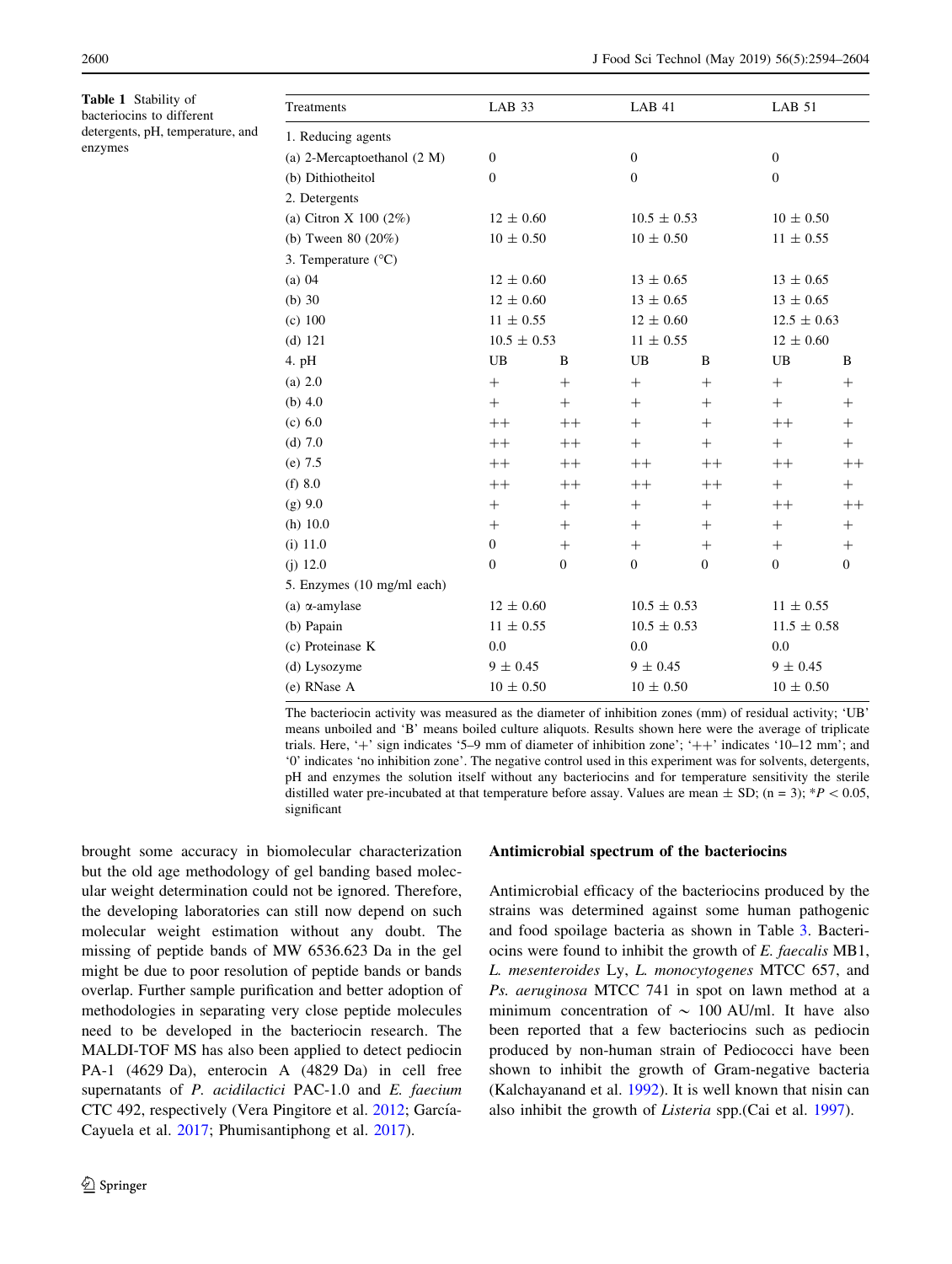<span id="page-7-0"></span>

Fig. 2 Determination of molecular weight in Tricine SDS-PAGE and MALDI TOF–MS analysis of the partially purified bacteriocins. a 15% Tricine SDS-PAGE of the partially purified bacteriocins. Here, lane M indicates marker proteins (Da); Lane 2: bacteriocin of

## Mode of action of bacteriocins on sensitive bacterial cells

The effect of partially purified bacteriocins was evaluated on growth and viability of the indicator strains.

Pediococcus sp. LAB 33; Lane 3 and 4: bactiocins of Pediococcus sp. LAB 41 and LAB 51. b Molecular weight estimation of the partially purified bacteriocins of Pediococcus sp. LAB 51. c MALDITOF-MS of the partially purified bacteriocin of Pediococcus sp. LAB 51

#### Effect of bacteriocins on growth and viability

Effect of bacteriocins on growth and viability was evaluated against the two pathogenic strains, L. monocytogenes MTCC 657 and Ps. aeruginosa MTCC 741 as shown in Fig. [3](#page-9-0)a, b. The effect of bacteriocins on growth parameters showed a rapid decrease in cell density and loss of viability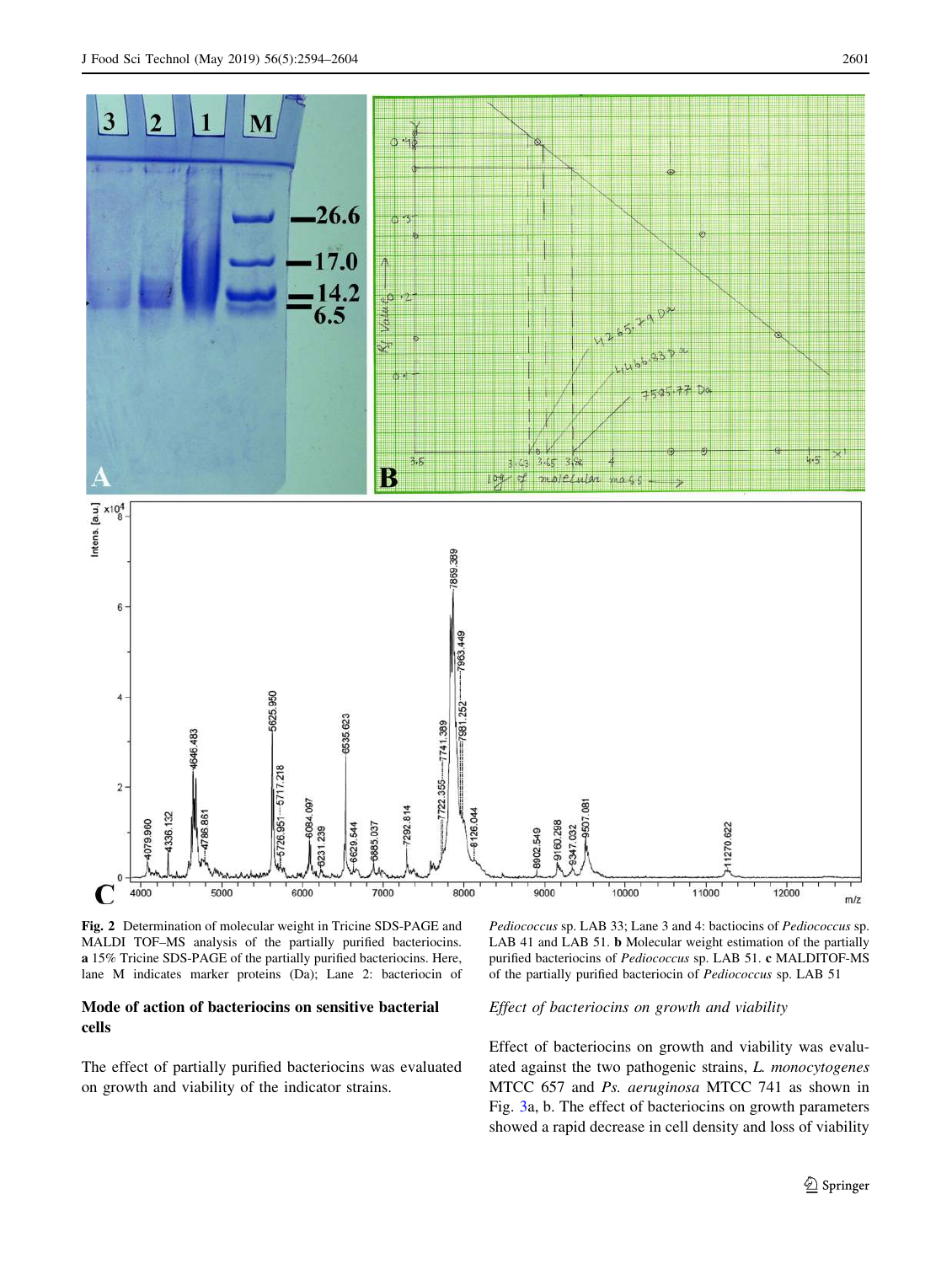<span id="page-8-0"></span>Table 2 Rf value comparison of the peptide bands of the bacteriocins with standard molecular weight markers

| The solutes         | Distance migrated (mm) | <i>Rf</i> values | Calculated molecular mass (Da) |
|---------------------|------------------------|------------------|--------------------------------|
| Solvent front       | 58.0                   | 1.0              |                                |
| Marker protein (Da) |                        |                  |                                |
| 1.26,600            | 8.5                    | 0.146            | 16,950.00                      |
| 2. 17,000           | 16.0                   | 0.276            | 10,600.00                      |
| 3. 14,200           | 21.0                   | 0.362            | 6210.00                        |
| 4.6500              | 23.0                   | 0.396            | 3480.00                        |
| Bacteriocin         | LAB 51                 |                  |                                |
| 1.                  | 21.0                   | 0.361            | 7585.75                        |
| 2.                  | 22.5                   | 0.388            | 4466.83                        |
| 3.                  | 23.5                   | 0.405            | 4265.79                        |
|                     | LAB 41                 |                  |                                |
| 1.                  | 18.0                   | 0.310            | 10,592.537                     |
| 2.                  | 21.0                   | 0.362            | 6210.00                        |
| 3.                  | 23.0                   | 0.396            | 3480.00                        |
|                     | LAB <sub>33</sub>      |                  |                                |
| 1.                  | 22.5                   | 0.388            | 4466.83                        |

|  |  |  |  |  |  | <b>Table 3</b> Antimicrobial spectrum of the bacteriocins produced by LAB isolates |
|--|--|--|--|--|--|------------------------------------------------------------------------------------|
|--|--|--|--|--|--|------------------------------------------------------------------------------------|

| Bacterial strains                  | Medium     | Gram<br>status | Strain property                                   | Inhibition zone diameter (mm) |                |                |
|------------------------------------|------------|----------------|---------------------------------------------------|-------------------------------|----------------|----------------|
|                                    |            |                |                                                   | LAB 33                        | LAB 41         | LAB 51         |
| Bacillus cereus                    | <b>TSB</b> | $^{+}$         | Food borne pathogen                               | $\Omega$                      | $\Omega$       | $\Omega$       |
| Bacillus megaterium1684#           | <b>TSB</b> | $+$            | Heat resistant strain                             | $\Omega$                      | $\Omega$       | $\Omega$       |
| Enterococcus faecalis MB 1         | <b>MRS</b> | $^{+}$         | Sensitive to bacteriocins                         | $10.5 \pm 0.53$               | $11 \pm 0.55$  | $12 \pm 0.60$  |
| Leuconostoc mesenteroides Ly       | <b>MRS</b> | $^{+}$         | Sensitive to bacteriocins                         | $12 \pm 0.60$                 | $10 \pm 0.50$  | $12 \pm 0.60$  |
| Listeria monocytogenes 657         | <b>TSB</b> | $+$            | Human pathogenic food borne pathogen              | $12 \pm 0.60$                 | $14 \pm 0.70$  | $10 \pm 0.50$  |
| Pantoea ananetis 2307              | TSB        | $^{+}$         | Food borne pathogen                               | $\Omega$                      | $\Omega$       | $\Omega$       |
| Pediococcus acidilactici LAB 5     | <b>MRS</b> | $^{+}$         | Bacteriocin producer                              | $\Omega$                      | $\Omega$       | $\Omega$       |
| Pseudomonas aeruginosa 741         | <b>TSB</b> |                | Meat spoilage pathogenic strain                   | $12 \pm 0.60$                 | $15 \pm 0.75$  | $12 \pm 0.60$  |
| Salmonella typhimurium 98          | TSB        |                | Gastroenteritis pathogenic prototrophic<br>strain | $\overline{0}$                | $\theta$       | $\theta$       |
| Staphylococcus aureus 96           | <b>TSB</b> | $^{+}$         | Pathogenic, antibiotic sensitive strain           | $8.5 \pm 0.43$                | $7.5 \pm 0.38$ | $9 \pm 0.45$   |
| Staphylococcus epidermidis<br>3086 | TSB        | $+$            | Air borne skin infecting pathogen                 | $\mathbf{0}$                  | $\theta$       | $\Omega$       |
| Streptococcus mutans 890           | BHI        | $^+$           | Pathogen of dental caries                         | $8 \pm 0.40$                  | $7.5 \pm 0.38$ | $8.5 \pm 0.43$ |

The numbers indicate the diameter (mm) of growth inhibition zones. # Number is the MTCC code no. MTCC, Microbial Type Culture Collection, Chandigarh, India. Values are mean  $\pm$  SD; (n = 3); \*P < 0.05, significant

in bacteriocin treated cells. The bacteriocins caused very rapid loss of cell viability in L. monocytogenes MTCC 657 from an initial 12.38 log cfu/ml (untreated, at zero h of treatment) to log 6.09 cfu/ml (for LAB 33), log 7.29 cfu/ml (for LAB 41), and log 6.49 cfu/ml (for LAB 51) after 3 h of treatment. Whereas in case of Ps. aeruginosa MTCC 741 the loss of viability was estimated to log 6.09 cfu/ml (LAB 51), log 6.49 cfu/ml (for LAB 41), and log 6.74 cfu/ ml (for LAB 33) from an initial log 12.05 cfu/ml (untreated, at 0 h of treatment) after 3 h of treatment. A reduction in colony forming units (CFU) per milliliter following treatment indicated that the bacteriocins were bactericidal in nature (Bhunia et al. [1991;](#page-10-0) Mandal et al. [2011](#page-10-0)). These findings suggested that LAB 33 had a much significant cidal effect on growth and viability on L. monocytogenes MTCC 657 in comparison to other two strains while LAB 51 could cause more loss of viability of Ps. aeruginosa MTCC 741 than other two strains. Therefore, it is assumed that the degree of bacteriocin sensitivity is bacteriocin specific.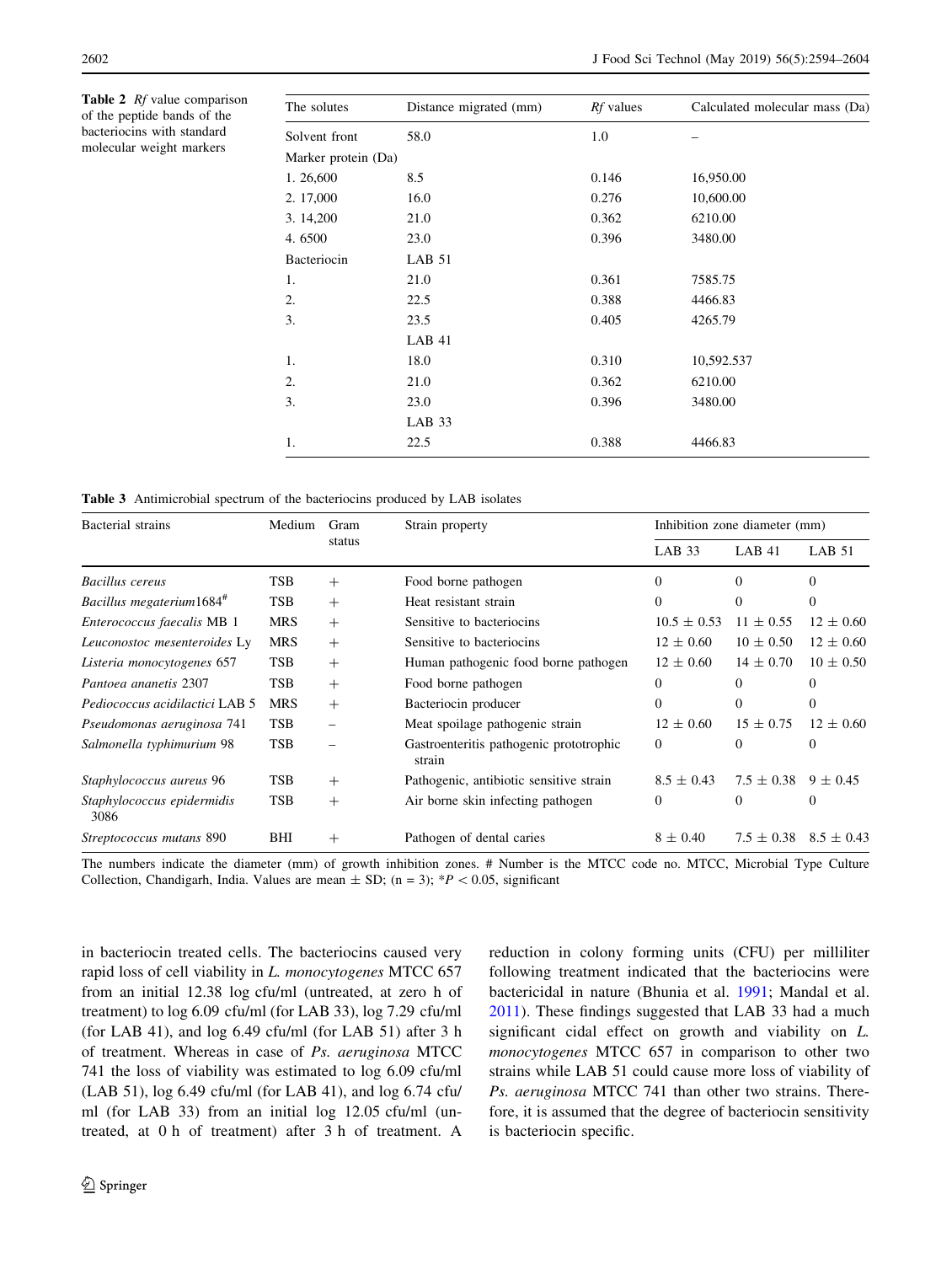<span id="page-9-0"></span>

Fig. 3 Effect of bacteriocins treatments on the growth, viability and morphology of the indicator strains at 37 °C.  $a$ ,  $b$  Effect on Listeria monocytogenes MTCC 657 and Pseudomonas aeruginosa MTCC 741, respectively. Here, solid lines indicate optical density and dotted lines indicate CFU counts; 'opened square' indicates treatment with bacteriocin of Pediococcus sp. LAB 33; 'opened triangle' of

#### Effect of bacteriocins on cellular integrity

The LDH assay against *L. monocytogenes* MTCC 657 and Ps. aeruginosa MTCC 741 was shown in Fig. 3c, d. It was found that all the bacteriocins at 400 AU/ml and 800 AU/ ml concentrations had caused lysis on both the strains. The rate of lytic action had increased in course of time. This lytic efficiency was quite higher than the sonication procedure. This lytic activity is comparable to other bacteriocins like pediocin AcH/PA-1 and pediocin DT 10 (Bhunia et al. [1991](#page-10-0); Chikindas et al. [1993;](#page-10-0) Elegado et al. [1997](#page-10-0)), Pediocin NV-5 (Mandal et al. [2010\)](#page-10-0). The efficiency of antibacterial activity of these bacteriocins against the food spoilage bacteria at a very low dose (400 AU/ml) shows their applicability in controlling food spoilage organisms in the processed food preservation.



Pediococcus sp. LAB 41, and 'opened circle' of Pediococcus sp. LAB 51. Results shown here were the average of triplicate trials. c, d Effect of bacteriocins on cell morphology as measured as LDH activity assay of L. monocytogenes MTCC 657 and Ps. aeruginosa MTCC 741, respectively. Results shown here were the average of triplicate trials

#### Conclusion

From the present study it can be concluded that the bacteriocins from the three strains of Pediococcus sp. viz. LAB 33, LAB 41 and LAB 51, have high temperature (autoclaving temperature,  $121 \text{ °C}$  for 20 min) and low pH stability. Moreover, these bacteriocins have substantial antimicrobial activity against pathogenic and food spoilage bacteria like Listeria monocytogenes, Pseudomonas aeruginosa, Staphylococcus aureus and Streptococcus mutans at a minimum dose of  $\sim$  400 AU/ml with bactericidal effect. All these properties together would make them to consider as potent bacteriocins for use as food preservatives. Therefore, detailed molecular characterization, mode of action and also development of very low cost